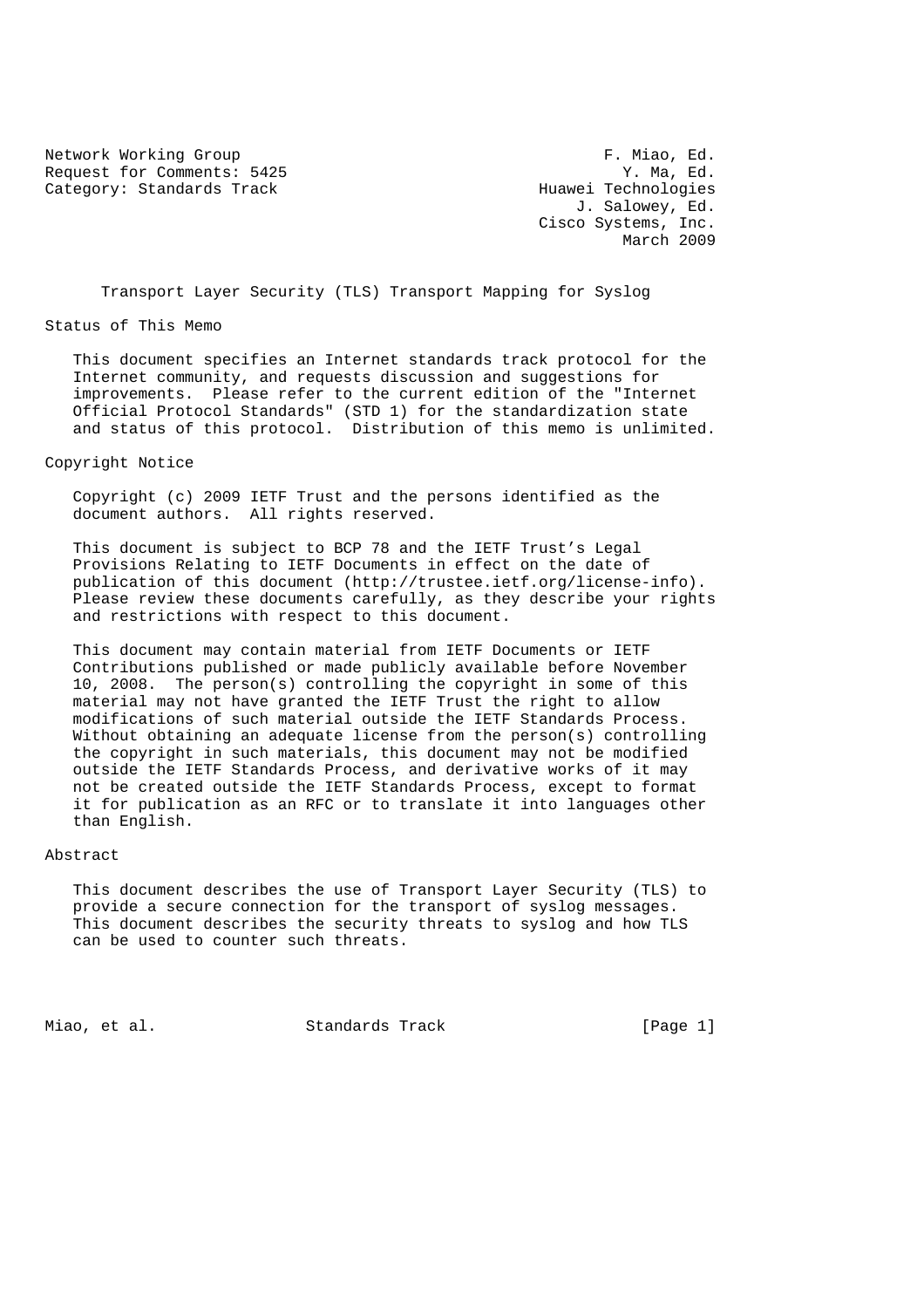# Table of Contents

| 4.2.1. Certificate-Based Authentication 5             |
|-------------------------------------------------------|
|                                                       |
|                                                       |
|                                                       |
|                                                       |
|                                                       |
|                                                       |
| 5.1. End-Entity Certificate Based Authorization  8    |
|                                                       |
|                                                       |
| 5.4. Unauthenticated Transport Receiver 10            |
| 5.5. Unauthenticated Transport Receiver and Sender 10 |
|                                                       |
| 6.1. Authentication and Authorization Policies 10     |
|                                                       |
|                                                       |
|                                                       |
|                                                       |
|                                                       |
|                                                       |
|                                                       |
|                                                       |
|                                                       |

Miao, et al. Standards Track (Page 2)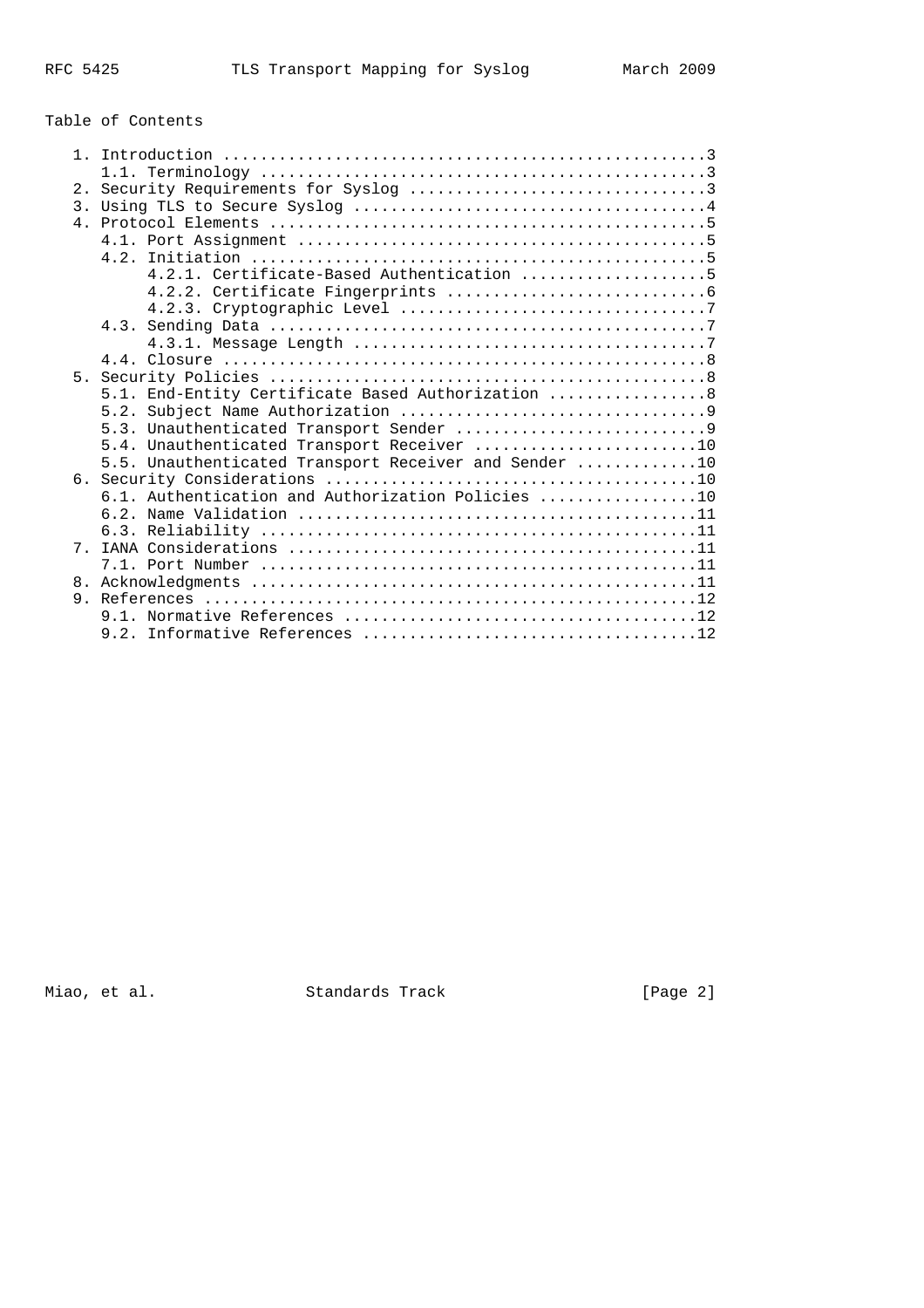1. Introduction

 This document describes the use of Transport Layer Security (TLS [RFC5246]) to provide a secure connection for the transport of syslog [RFC5424] messages. This document describes the security threats to syslog and how TLS can be used to counter such threats.

1.1. Terminology

The following definitions are used in this document:

- o An "originator" generates syslog content to be carried in a message.
- o A "collector" gathers syslog content for further analysis.
- o A "relay" forwards messages, accepting messages from originators or other relays, and sending them to collectors or other relays.
- o A "transport sender" passes syslog messages to a specific transport protocol.
- o A "transport receiver" takes syslog messages from a specific transport protocol.
- o A "TLS client" is an application that can initiate a TLS connection by sending a Client Hello to a server.
- o A "TLS server" is an application that can receive a Client Hello from a client and reply with a Server Hello.

 The key words "MUST", "MUST NOT", "REQUIRED", "SHALL", "SHALL NOT", "SHOULD", "SHOULD NOT", "RECOMMENDED", "MAY", and "OPTIONAL" in this document are to be interpreted as described in RFC 2119 [RFC2119].

2. Security Requirements for Syslog

 Syslog messages may transit several hops to arrive at the intended collector. Some intermediary networks may not be trusted by the originator, relay, or receiver because the network is in a different security domain or at a different security level from the originator, relay, or collector. Another security concern is that the originator, relay, or receiver itself is in an insecure network.

 There are several threats to be addressed for syslog security. The primary threats are:

Miao, et al. Standards Track [Page 3]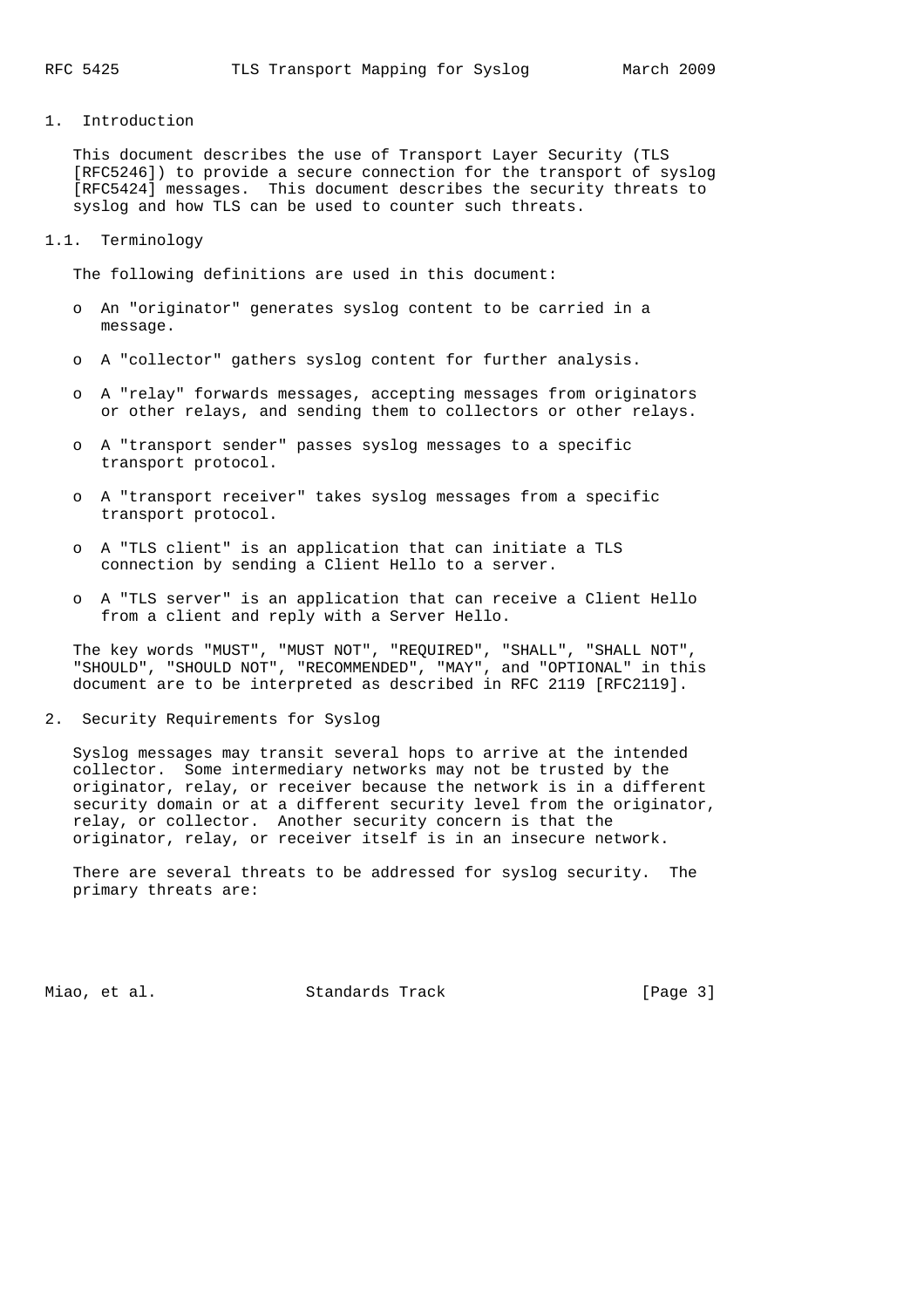- o Masquerade. An unauthorized transport sender may send messages to a legitimate transport receiver, or an unauthorized transport receiver may try to deceive a legitimate transport sender into sending syslog messages to it.
- o Modification. An attacker between the transport sender and the transport receiver may modify an in-transit syslog message and then forward the message to the transport receiver. Such modification may make the transport receiver misunderstand the message or cause it to behave in undesirable ways.
- o Disclosure. An unauthorized entity may examine the contents of the syslog messages, gaining unauthorized access to the information. Some data in syslog messages is sensitive and may be useful to an attacker, such as the password of an authorized administrator or user.

The secondary threat is:

 o Message stream modification. An attacker may delete one or more syslog messages from a series of messages, replay a message, or alter the delivery sequence. The syslog protocol itself is not based on message order. However, an event in a syslog message may relate semantically to events in other messages, so message ordering may be important to understanding a sequence of events.

 The following threats are deemed to be of lesser importance for syslog, and are not addressed in this document:

- o Denial of Service
- o Traffic Analysis
- 3. Using TLS to Secure Syslog

 TLS can be used as a secure transport to counter all the primary threats to syslog described above:

- o Confidentiality to counter disclosure of the message contents.
- o Integrity-checking to counter modifications to a message on a hop by-hop basis.
- o Server or mutual authentication to counter masquerade.

 Note: This secure transport (i.e., TLS) only secures syslog transport in a hop-by-hop manner, and is not concerned with the contents of syslog messages. In particular, the authenticated identity of the

Miao, et al. Standards Track [Page 4]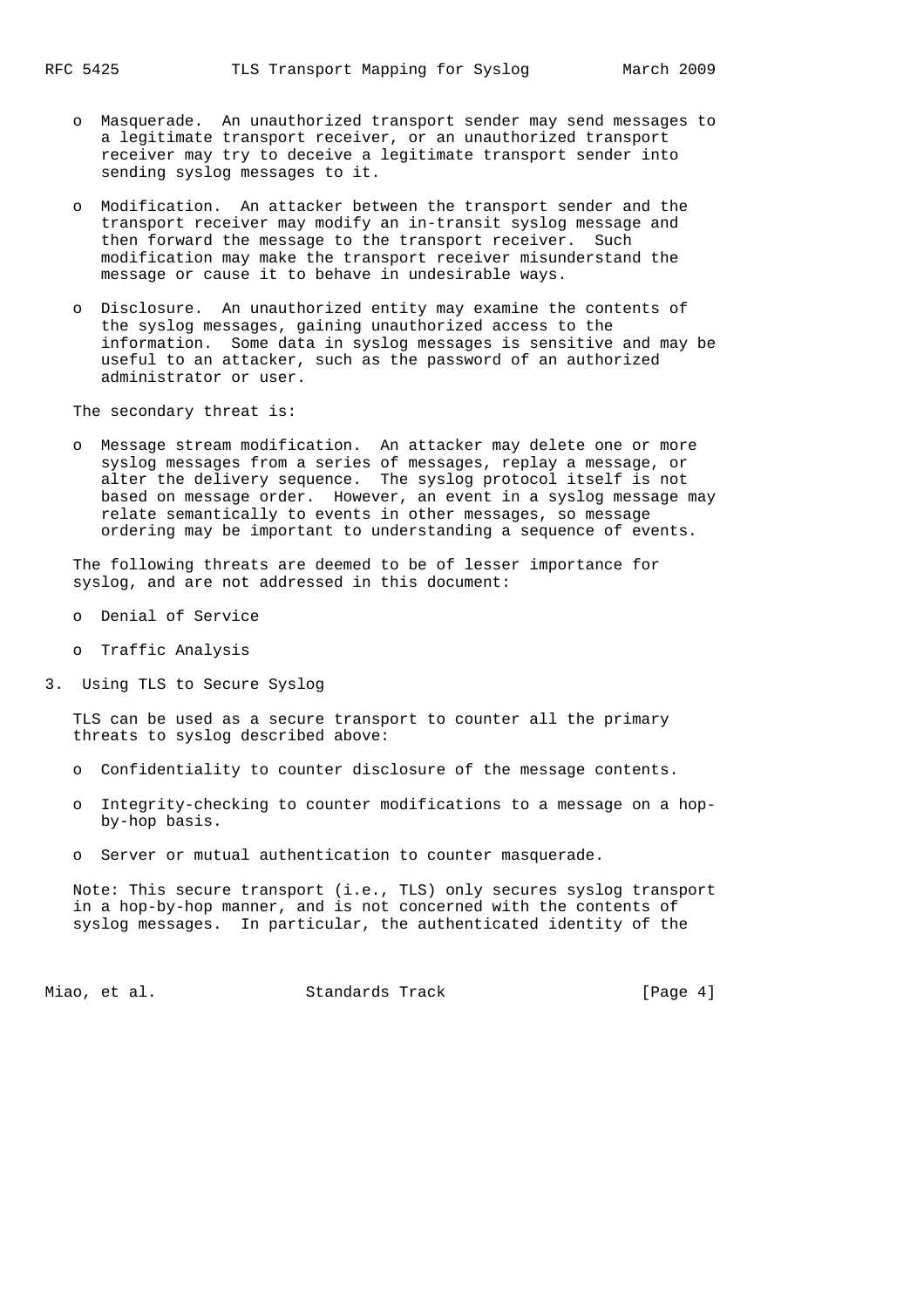transport sender (e.g., subject name in the certificate) is not necessarily related to the HOSTNAME field of the syslog message. When authentication of syslog message origin is required, [SYS-SIGN] can be used.

#### 4. Protocol Elements

#### 4.1. Port Assignment

 A syslog transport sender is always a TLS client and a transport receiver is always a TLS server.

 The TCP port 6514 has been allocated as the default port for syslog over TLS, as defined in this document.

4.2. Initiation

 The transport sender should initiate a connection to the transport receiver and then send the TLS Client Hello to begin the TLS handshake. When the TLS handshake has finished, the transport sender MAY then send the first syslog message.

 TLS typically uses certificates [RFC5280] to authenticate peers. Implementations MUST support TLS 1.2 [RFC5246] and are REQUIRED to support the mandatory to implement cipher suite, which is TLS RSA WITH\_AES\_128\_CBC\_SHA. This document is assumed to apply to future versions of TLS, in which case the mandatory to implement cipher suite for the implemented version MUST be supported.

4.2.1. Certificate-Based Authentication

 Both syslog transport sender (TLS client) and syslog transport receiver (TLS server) MUST implement certificate-based authentication. This consists of validating the certificate and verifying that the peer has the corresponding private key. The latter part is performed by TLS. To ensure interoperability between clients and servers, the following methods for certificate validation SHALL be implemented:

 o Certification path validation: The TLS peer is configured with one or more trust anchors (typically root CA (certification authority) certificates), which allow it to verify a binding between the subject name and the public key. Additional policy controls needed for authorizing the syslog transport sender and receiver (i.e., verifying that the subject name represents an authorized party) are described in Section 5. Certification path validation is performed as defined in [RFC5280]. This method is useful where there is a Public Key Infrastructure (PKI) deployment.

Miao, et al. Standards Track [Page 5]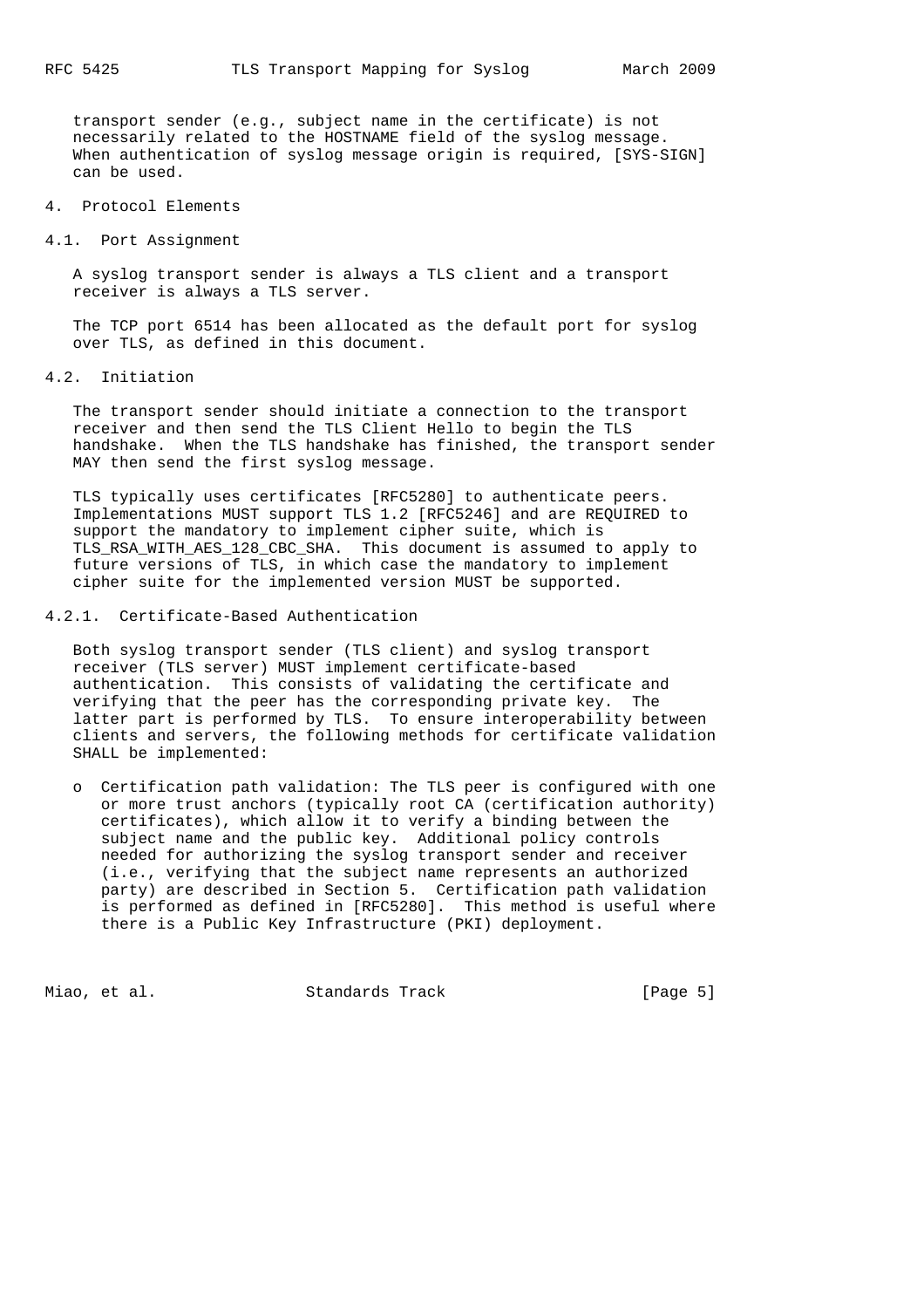o End-entity certificate matching: The transport sender or receiver is configured with information necessary to identify the valid end-entity certificates of its authorized peers. The end-entity certificates can be self-signed, and no certification path validation is needed. Implementations MUST support certificate fingerprints in Section 4.2.2 and MAY allow other formats for end-entity certificates such as a DER-encoded certificate. This method provides an alternative to a PKI that is simple to deploy and still maintains a reasonable level of security.

 Both transport receiver and transport sender implementations MUST provide means to generate a key pair and self-signed certificate in the case that a key pair and certificate are not available through another mechanism.

 The transport receiver and transport sender SHOULD provide mechanisms to record the end-entity certificate for the purpose of correlating it with the sent or received data.

## 4.2.2. Certificate Fingerprints

 Both client and server implementations MUST make the certificate fingerprints for their certificate available through a management interface. The labels for the algorithms are taken from the textual names of the hash functions as defined in the IANA registry "Hash Function Textual Names" allocated in [RFC4572].

 The mechanism to generate a fingerprint is to take the hash of the DER-encoded certificate using a cryptographically strong algorithm, and convert the result into colon-separated, hexadecimal bytes, each represented by 2 uppercase ASCII characters. When a fingerprint value is displayed or configured, the fingerprint is prepended with an ASCII label identifying the hash function followed by a colon. Implementations MUST support SHA-1 as the hash algorithm and use the ASCII label "sha-1" to identify the SHA-1 algorithm. The length of a SHA-1 hash is 20 bytes and the length of the corresponding fingerprint string is 65 characters. An example certificate fingerprint is:

sha-1:E1:2D:53:2B:7C:6B:8A:29:A2:76:C8:64:36:0B:08:4B:7A:F1:9E:9D

 During validation the hash is extracted from the fingerprint and compared against the hash calculated over the received certificate.

Miao, et al. Standards Track [Page 6]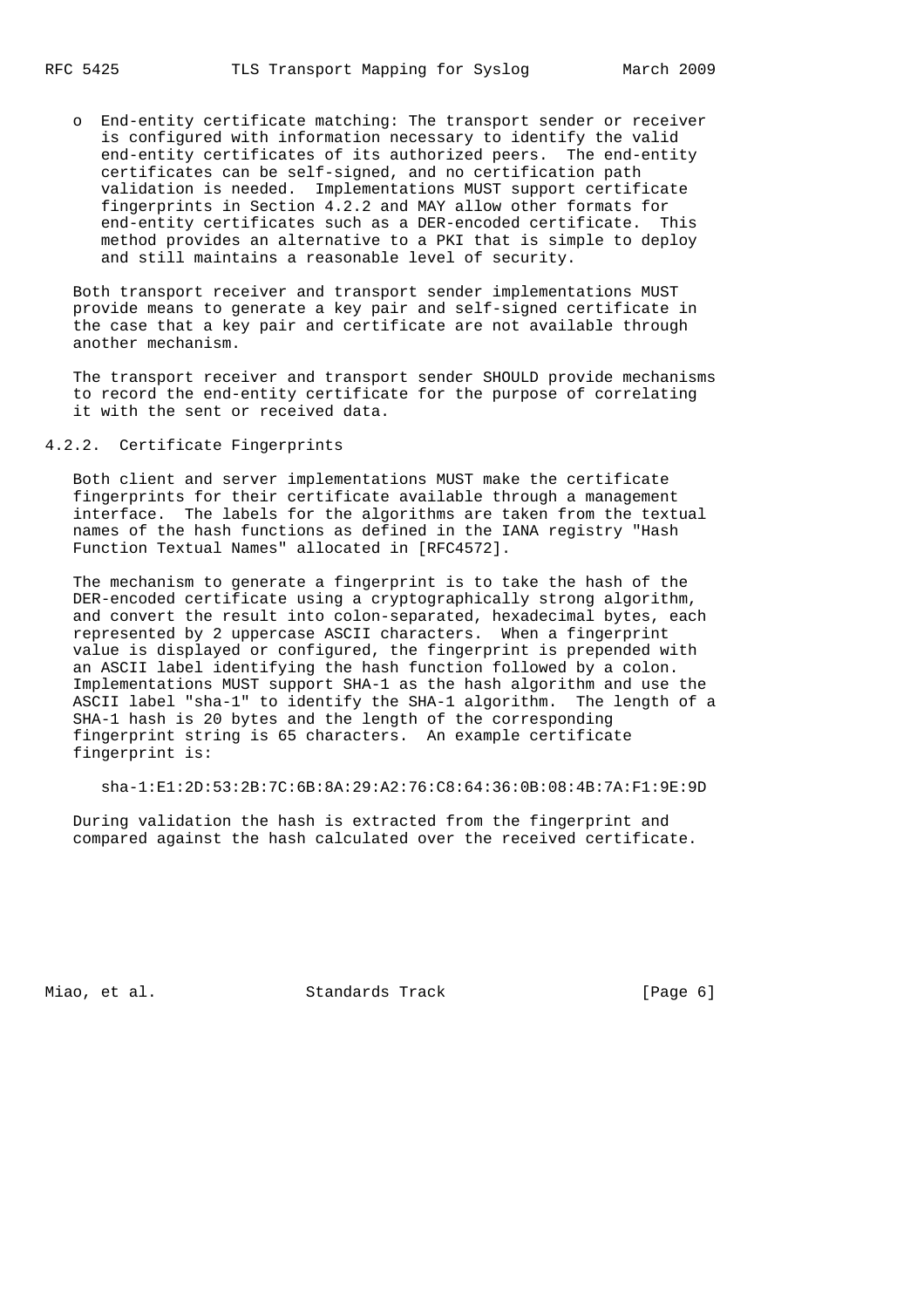4.2.3. Cryptographic Level

 Syslog applications SHOULD be implemented in a manner that permits administrators, as a matter of local policy, to select the cryptographic level and authentication options they desire.

 TLS permits the resumption of an earlier TLS session or the use of another active session when a new session is requested, in order to save the expense of another full TLS handshake. The security parameters of the resumed session are reused for the requested session. The security parameters SHOULD be checked against the security requirements of the requested session to make sure that the resumed session provides proper security.

4.3. Sending Data

 All syslog messages MUST be sent as TLS "application data". It is possible for multiple syslog messages to be contained in one TLS record or for a single syslog message to be transferred in multiple TLS records. The application data is defined with the following ABNF [RFC5234] expression:

APPLICATION-DATA = 1\*SYSLOG-FRAME

SYSLOG-FRAME = MSG-LEN SP SYSLOG-MSG

MSG-LEN = NONZERO-DIGIT \*DIGIT

 $SP =  $8d32$$ 

NONZERO-DIGIT = %d49-57

DIGIT = %d48 / NONZERO-DIGIT

SYSLOG-MSG is defined in the syslog protocol [RFC5424].

4.3.1. Message Length

 The message length is the octet count of the SYSLOG-MSG in the SYSLOG-FRAME. A transport receiver MUST use the message length to delimit a syslog message. There is no upper limit for a message length per se. However, in order to establish a baseline for interoperability, this specification requires that a transport receiver MUST be able to process messages with a length up to and including 2048 octets. Transport receivers SHOULD be able to process messages with lengths up to and including 8192 octets.

Miao, et al. Standards Track [Page 7]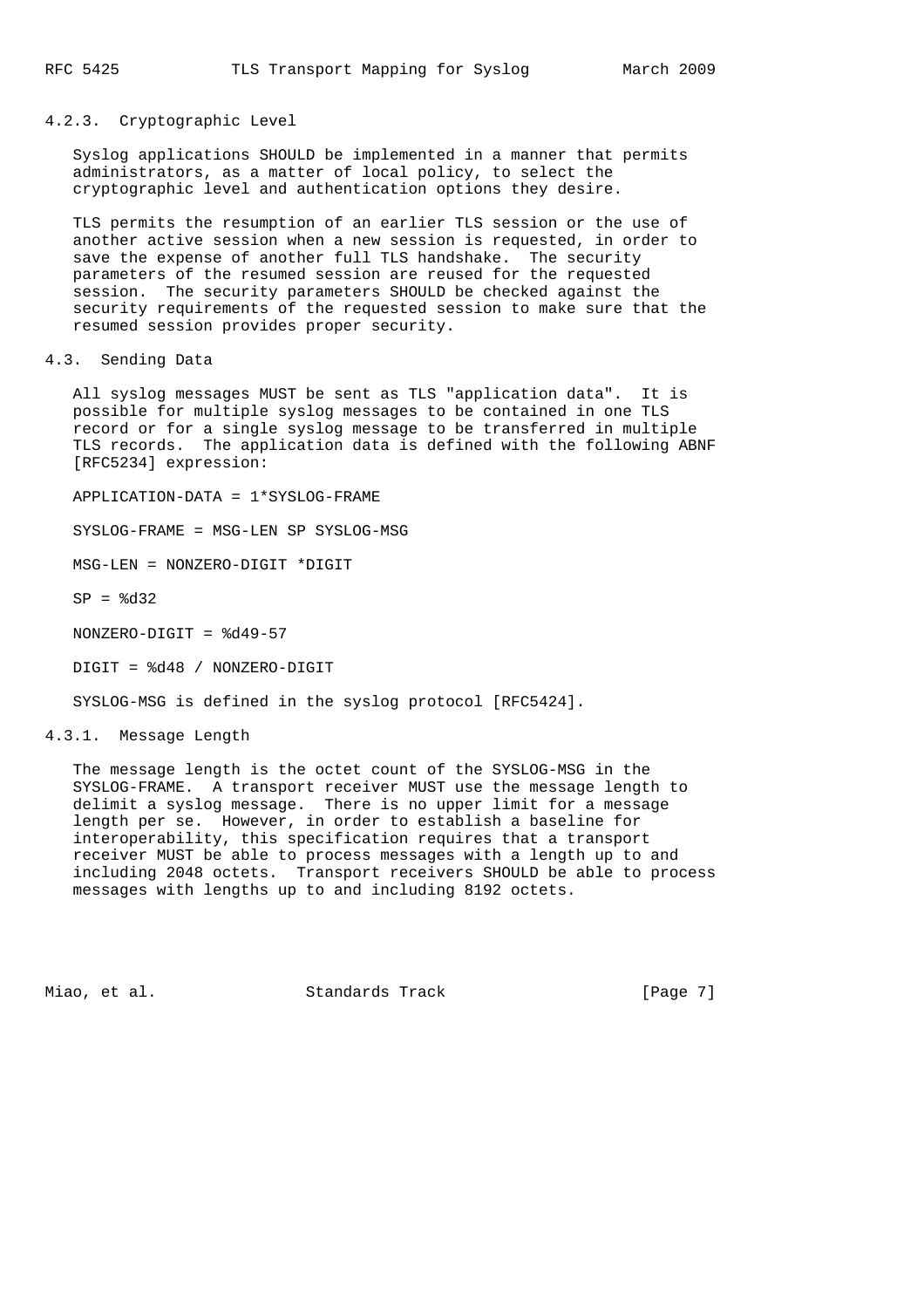# 4.4. Closure

 A transport sender MUST close the associated TLS connection if the connection is not expected to deliver any syslog messages later. It MUST send a TLS close\_notify alert before closing the connection. A transport sender (TLS client) MAY choose to not wait for the transport receiver's close\_notify alert and simply close the connection, thus generating an incomplete close on the transport receiver (TLS server) side. Once the transport receiver gets a close notify from the transport sender, it MUST reply with a close notify unless it becomes aware that the connection has already been closed by the transport sender (e.g., the closure was indicated by TCP).

 When no data is received from a connection for a long time (where the application decides what "long" means), a transport receiver MAY close the connection. The transport receiver (TLS server) MUST attempt to initiate an exchange of close\_notify alerts with the transport sender before closing the connection. Transport receivers that are unprepared to receive any more data MAY close the connection after sending the close\_notify alert, thus generating an incomplete close on the transport sender side.

5. Security Policies

 Different environments have different security requirements and therefore would deploy different security policies. This section discusses some of the security policies that may be implemented by syslog transport receivers and syslog transport senders. The security policies describe the requirements for authentication and authorization. The list of policies in this section is not exhaustive and other policies MAY be implemented.

 If the peer does not meet the requirements of the security policy, the TLS handshake MUST be aborted with an appropriate TLS alert.

#### 5.1. End-Entity Certificate Based Authorization

 In the simplest case, the transport sender and receiver are configured with information necessary to identity the valid end-entity certificates of its authorized peers.

 Implementations MUST support specifying the authorized peers using certificate fingerprints, as described in Section 4.2.1 and Section 4.2.2.

Miao, et al. Standards Track [Page 8]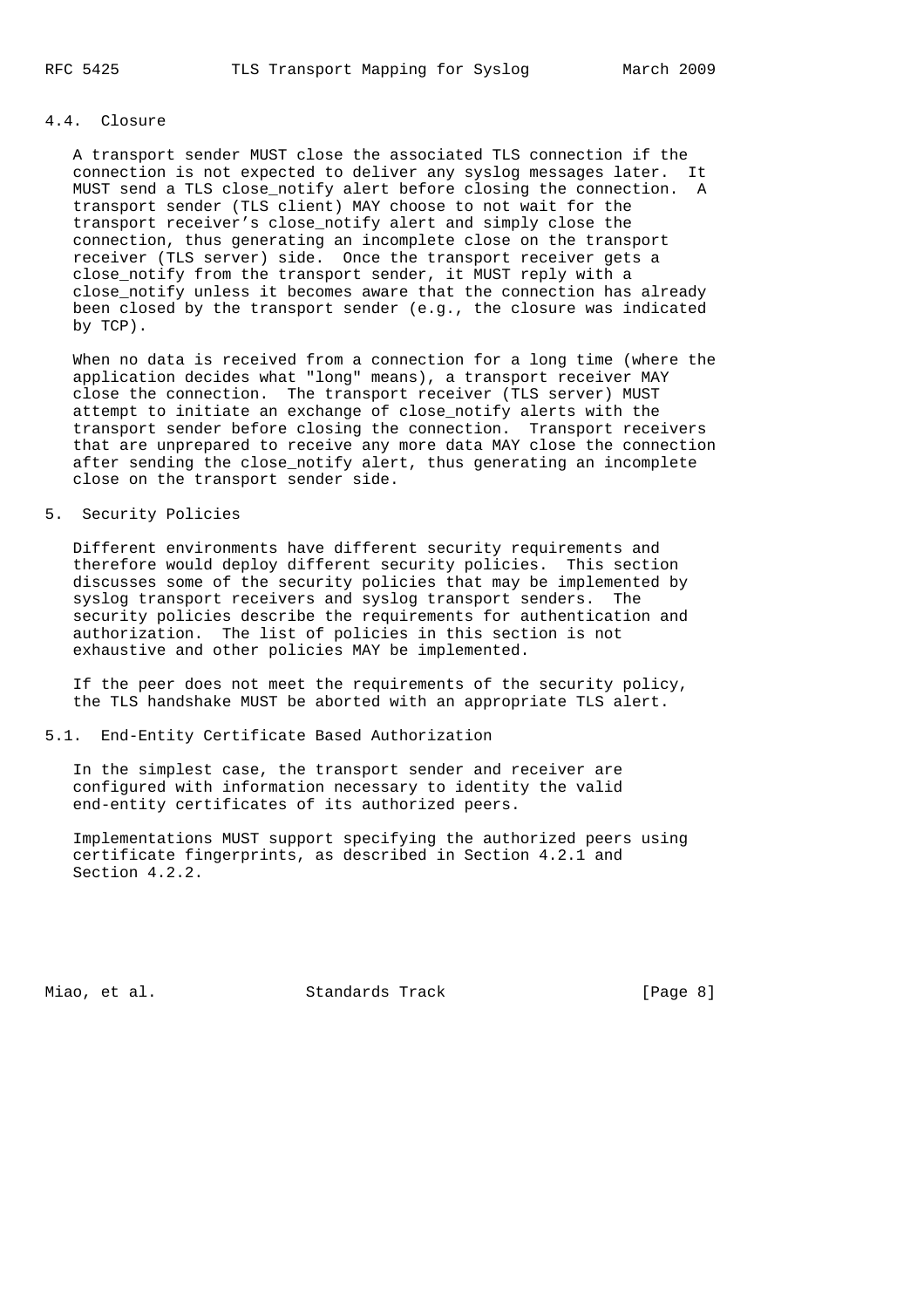### 5.2. Subject Name Authorization

 Implementations MUST support certification path validation [RFC5280]. In addition, they MUST support specifying the authorized peers using locally configured host names and matching the name against the certificate as follows.

- o Implementations MUST support matching the locally configured host name against a dNSName in the subjectAltName extension field and SHOULD support checking the name against the common name portion of the subject distinguished name.
- o The '\*' (ASCII 42) wildcard character is allowed in the dNSName of the subjectAltName extension (and in common name, if used to store the host name), but only as the left-most (least significant) DNS label in that value. This wildcard matches any left-most DNS label in the server name. That is, the subject \*.example.com matches the server names a.example.com and b.example.com, but does not match example.com or a.b.example.com. Implementations MUST support wildcards in certificates as specified above, but MAY provide a configuration option to disable them.
- o Locally configured names MAY contain the wildcard character to match a range of values. The types of wildcards supported MAY be more flexible than those allowed in subject names, making it possible to support various policies for different environments. For example, a policy could allow for a trust-root-based authorization where all credentials issued by a particular CA trust root are authorized.
	- o If the locally configured name is an internationalized domain name, conforming implementations MUST convert it to the ASCII Compatible Encoding (ACE) format for performing comparisons, as specified in Section 7 of [RFC5280].
	- o Implementations MAY support matching a locally configured IP address against an iPAddress stored in the subjectAltName extension. In this case, the locally configured IP address is converted to an octet string as specified in [RFC5280], Section 4.2.1.6. A match occurs if this octet string is equal to the value of iPAddress in the subjectAltName extension.
- 5.3. Unauthenticated Transport Sender

 In some environments the authenticity of syslog data is not important or is verifiable by other means, so transport receivers may accept data from any transport sender. To achieve this, the transport receiver can skip transport sender authentication (by not requesting

Miao, et al. Standards Track [Page 9]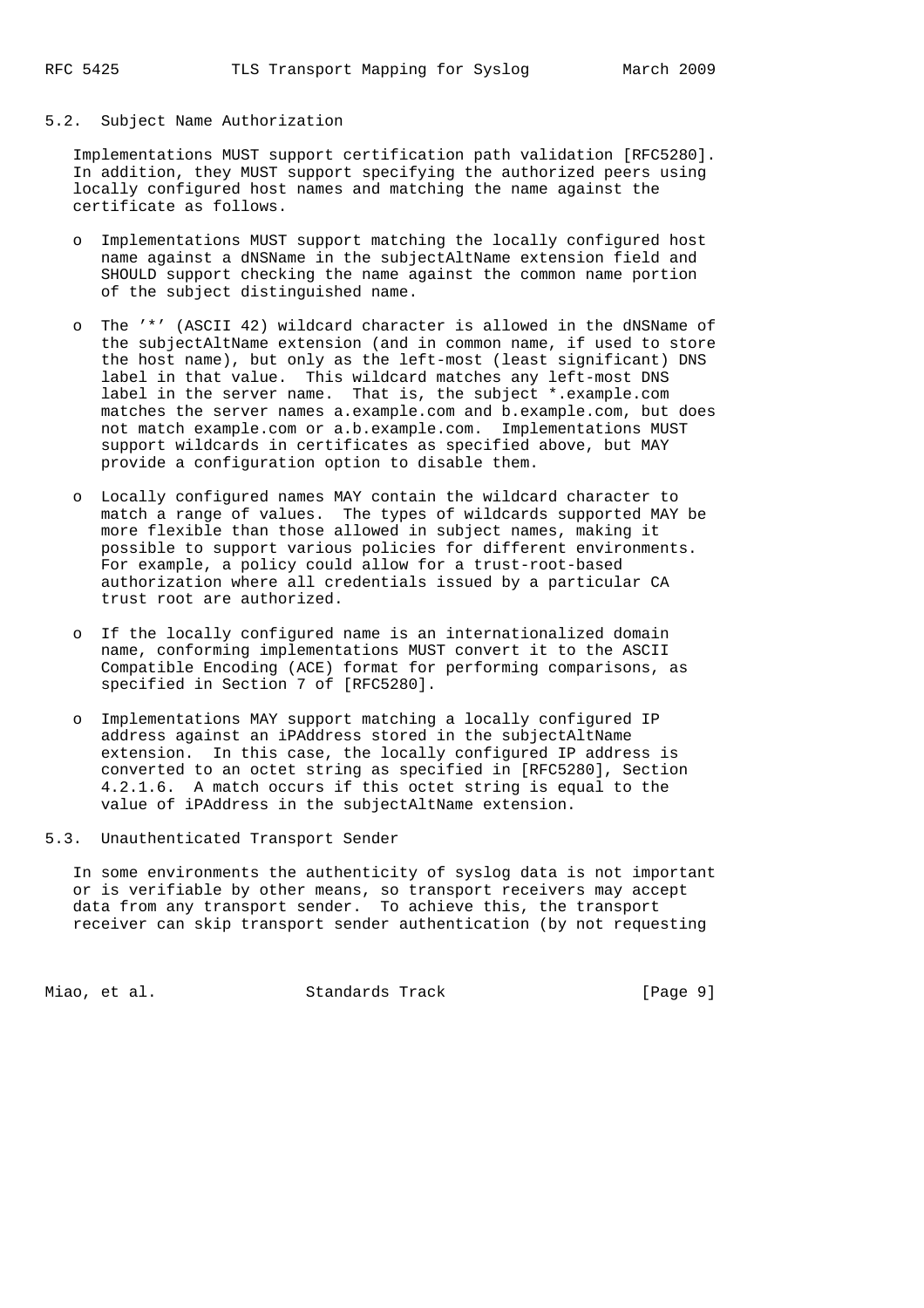client authentication in TLS or by accepting any certificate). In this case, the transport receiver is authenticated and authorized, however this policy does not protect against the threat of transport sender masquerade described in Section 2. The use of this policy is generally NOT RECOMMENDED for this reason.

### 5.4. Unauthenticated Transport Receiver

 In some environments the confidentiality of syslog data is not important, so messages are sent to any transport receiver. To achieve this, the transport sender can skip transport receiver authentication (by accepting any certificate). While this policy does authenticate and authorize the transport sender, it does not protect against the threat of transport receiver masquerade described in Section 2, leaving the data sent vulnerable to disclosure and modification. The use of this policy is generally NOT RECOMMENDED for this reason.

5.5. Unauthenticated Transport Receiver and Sender

 In environments where security is not a concern at all, both the transport receiver and transport sender can skip authentication (as described in Sections 5.3 and 5.4). This policy does not protect against any of the threats described in Section 2 and is therefore NOT RECOMMENDED.

6. Security Considerations

 This section describes security considerations in addition to those in [RFC5246].

6.1. Authentication and Authorization Policies

 Section 5 discusses various security policies that may be deployed. The threats in Section 2 are mitigated only if both the transport sender and transport receiver are properly authenticated and authorized, as described in Sections 5.1 and 5.2. These are the RECOMMENDED configurations for a default policy.

 If the transport receiver does not authenticate the transport sender, it may accept data from an attacker. Unless it has another way of authenticating the source of the data, the data should not be trusted. This is especially important if the syslog data is going to be used to detect and react to security incidents. The transport receiver may also increase its vulnerability to denial of service, resource consumption, and other attacks if it does not authenticate the transport sender. Because of the increased vulnerability to attack, this type of configuration is NOT RECOMMENDED.

Miao, et al. Standards Track [Page 10]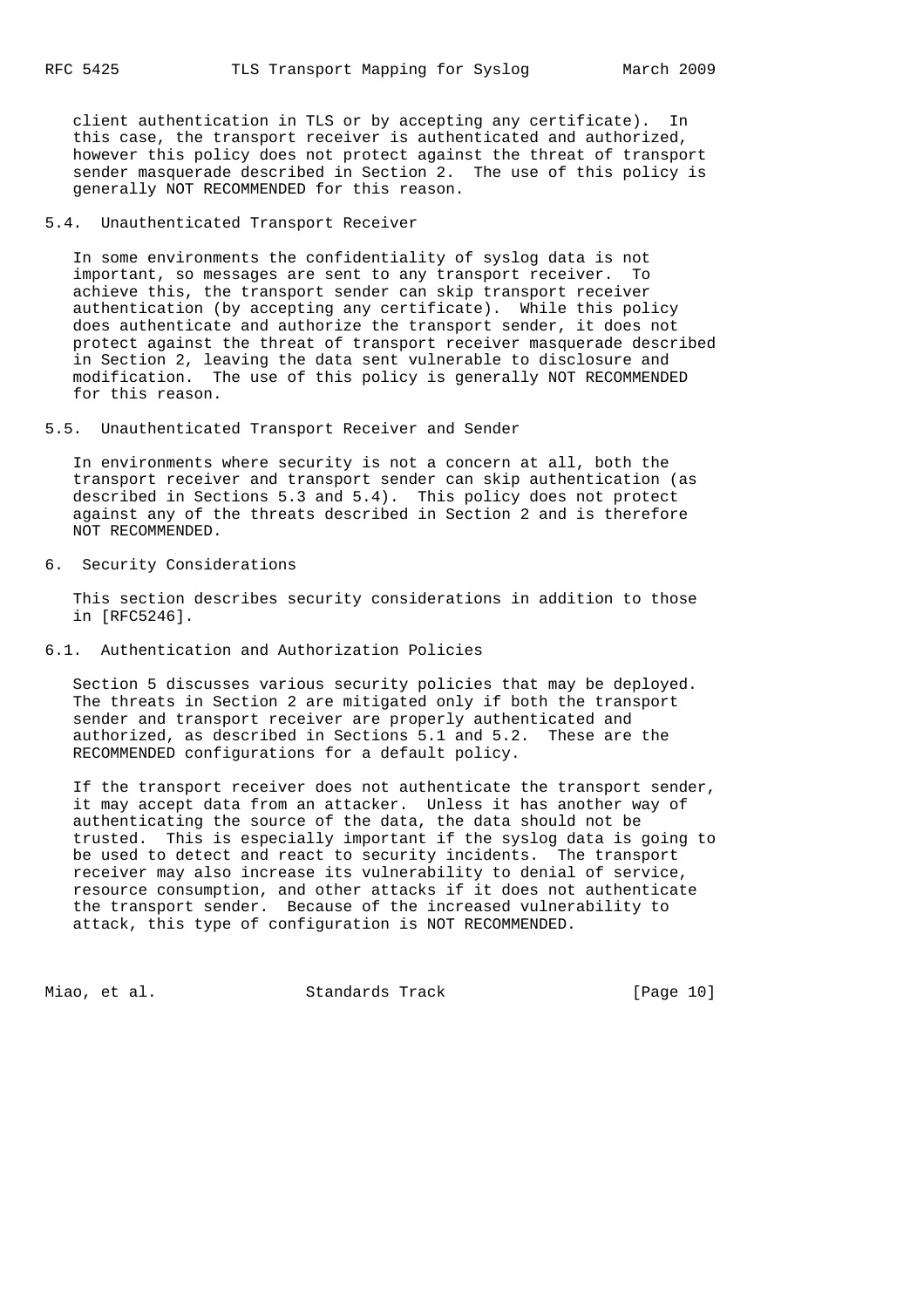If the transport sender does not authenticate the syslog transport receiver, then it may send data to an attacker. This may disclose sensitive data within the log information that is useful to an attacker, resulting in further compromises within the system. If a transport sender is operated in this mode, the data sent SHOULD be limited to data that is not valuable to an attacker. In practice this is very difficult to achieve, so this type of configuration is NOT RECOMMENDED.

 Forgoing authentication and authorization on both sides allows for man-in-the-middle, masquerade, and other types of attacks that can completely compromise integrity and confidentiality of the data. This type of configuration is NOT RECOMMENDED.

### 6.2. Name Validation

 The subject name authorization policy authorizes the subject in the certificate against a locally configured name. It is generally not appropriate to obtain this name through other means, such as DNS lookup, since this introduces additional security vulnerabilities.

### 6.3. Reliability

 It should be noted that the syslog transport specified in this document does not use application-layer acknowledgments. TCP uses retransmissions to provide protection against some forms of data loss. However, if the TCP connection (or TLS session) is broken for some reason (or closed by the transport receiver), the syslog transport sender cannot always know what messages were successfully delivered to the syslog application at the other end.

#### 7. IANA Considerations

#### 7.1. Port Number

 IANA assigned TCP port number 6514 in the "Registered Port Numbers" range with the keyword "syslog-tls". This port will be the default port for syslog over TLS, as defined in this document.

### 8. Acknowledgments

 Authors appreciate Eric Rescorla, Rainer Gerhards, Tom Petch, Anton Okmianski, Balazs Scheidler, Bert Wijnen, Martin Schuette, Chris Lonvick, and members of the syslog working group for their effort on issues resolving discussion. Authors would also like to thank Balazs Scheidler, Tom Petch, and other persons for their input on security threats of syslog. The authors would like to acknowledge David

Miao, et al. Standards Track [Page 11]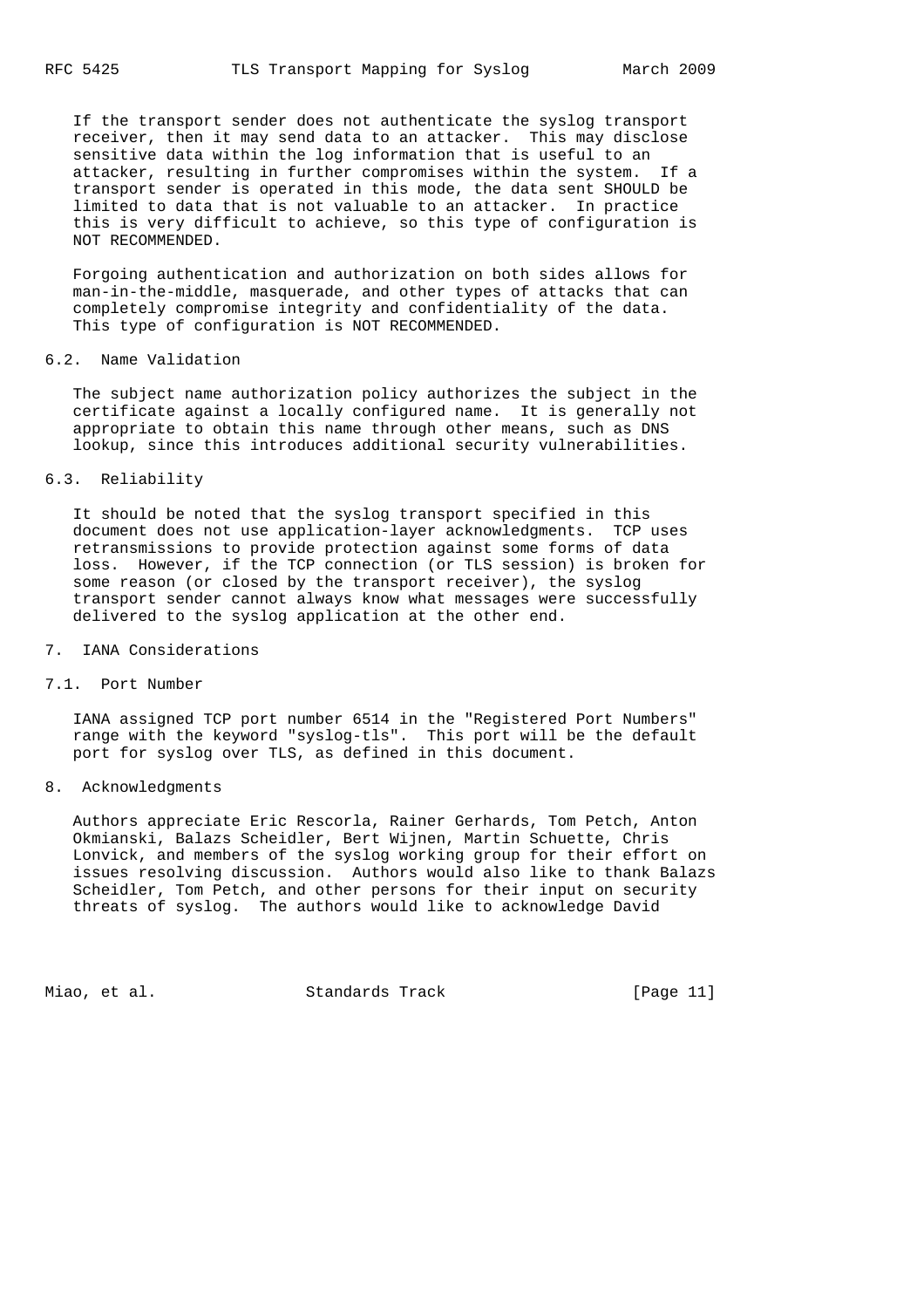Harrington for his detailed reviews of the content and grammar of the document and Pasi Eronen for his contributions to certificate authentication and authorization sections.

### 9. References

9.1. Normative References

- [RFC2119] Bradner, S., "Key words for use in RFCs to Indicate Requirement Levels", BCP 14, RFC 2119, March 1997.
- [RFC5234] Crocker, D. and P. Overell, "Augmented BNF for Syntax Specifications: ABNF", STD 68, RFC 5234, January 2008.
- [RFC5246] Dierks, T. and E. Rescorla, "The Transport Layer Security (TLS) Protocol Version 1.2", RFC 5246, August 2008.
- [RFC5280] Cooper, D., Santesson, S., Farrell, S., Boeyen, S., Housley, R., and W. Polk, "Internet X.509 Public Key Infrastructure Certificate and Certificate Revocation List (CRL) Profile", RFC 5280, May 2008.
- [RFC5424] Gerhards, R., "The Syslog Protocol", RFC 5424, March 2009.

# 9.2. Informative References

- [RFC4572] Lennox, J., "Connection-Oriented Media Transport over the Transport Layer Security (TLS) Protocol in the Session Description Protocol (SDP)", RFC 4572, July 2006.
- [SYS-SIGN] Kelsey, J., "Signed syslog Messages", Work in Progress, October 2007.

Miao, et al. Standards Track [Page 12]